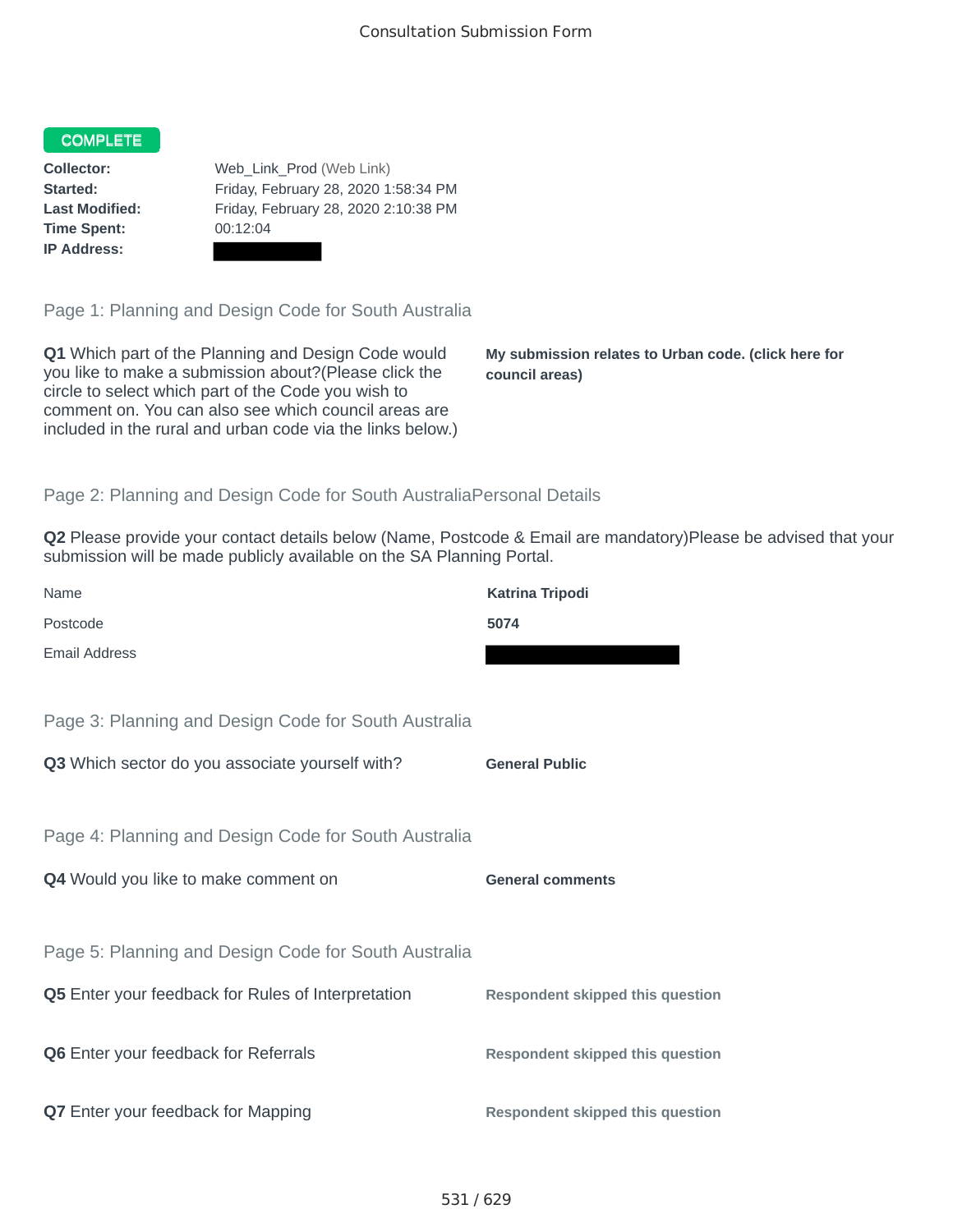| Q8 Enter your feedback for Table of Amendments                                                                                                                          | <b>Respondent skipped this question</b> |
|-------------------------------------------------------------------------------------------------------------------------------------------------------------------------|-----------------------------------------|
| Page 6: Planning and Design Code for South Australia<br>Q9 Please enter your feedback for overlaysclick next at<br>the bottom of the page for next topic                | <b>Respondent skipped this question</b> |
| Page 7: Planning and Design Code for South Australia<br>Q10 Please enter your feedback for zones and<br>subzonesclick next at the bottom of the page for next<br>topic  | <b>Respondent skipped this question</b> |
| Page 8: Planning and Design Code for South Australia<br>Q11 Please enter your feedback for general policyclick<br>next at the bottom of the page for next topic         | <b>Respondent skipped this question</b> |
| Page 9: Planning and Design Code for South Australia<br>Q12 Please enter your feedback for Land use<br>Definitionclick next at the bottom of the page for next<br>topic | <b>Respondent skipped this question</b> |
| Page 10: Planning and Design Code for South Australia<br>Q13 Please enter your feedback for Admin<br>Definitionsclick next at the bottom of the page for next<br>topic  | <b>Respondent skipped this question</b> |

## Page 11: Planning and Design Code for South Australia

## **Q14** Please enter your general feedback here

Streets are congested because of vehicles parking on road,no trees or gardens for shade and wildlife,cars hanging over footpaths because of short driveways and houses that will become slums in a decade because of poor quality builds.Not to mention impact on environment as these houses need constant cooling/heating because of poor designs.

Rubbish bins left on road constantly because there is no where to put them,no privacy for existing dwellings with 4 two storey builds being put up everywhere.We need increased block sizes,houses set back further and parking off street for 2 cars per house. I used to love Campbelltown with the diverse gardens containing fruit trees and plants reflecting the nationality of who lived there now walking the area is just seeing the slum area of the future ,why can't we design more Lochiel style developments.

Page 12: Planning and Design Code for South Australia